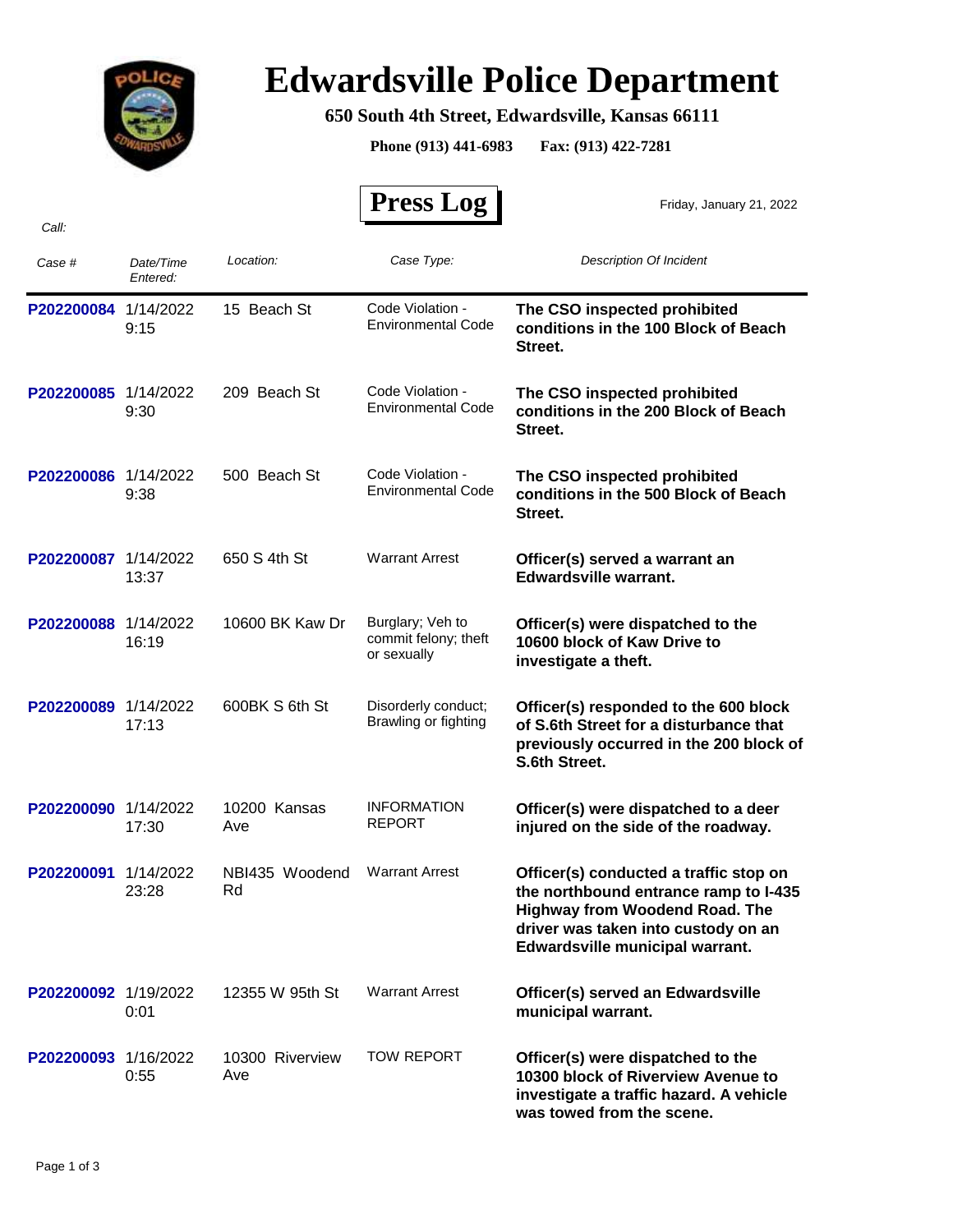| Case #               | Date/Time<br>Entered: | Location:               | Case Type:                       | <b>Description Of Incident</b>                                                                                                                                     |
|----------------------|-----------------------|-------------------------|----------------------------------|--------------------------------------------------------------------------------------------------------------------------------------------------------------------|
| P202200094           | 1/16/2022<br>4:01     | 1435 Woodend Rd         | <b>TOW REPORT</b>                | Officer(s) conducted a traffic stop in<br>the 9000 block of Woodend Road and<br>towed a vehicle.                                                                   |
| P202200095 1/17/2022 | 0:38                  | 1435 Woodend Rd         | <b>TOW REPORT</b>                | Officer(s) initiated a traffic stop in the<br>9000 block of Woodend Road. A<br>vehicle was towed from the scene.                                                   |
| P202200096 1/17/2022 | 15:33                 | 1435 K-32 Hwy           | TOW REPORT                       | Officer(s) initiated a traffic stop at<br>Interstate 435 and K-32 Highway. The<br>vehicle was towed.                                                               |
| P202200097           | 1/17/2022<br>16:42    | 8700 BK K-32 Hwy        | <b>Warrant Arrest</b>            | Officer(s) initiated a traffic stop in the<br>8700 block of K-32 Highway. The<br>driver was arrested for an outside<br>agency warrant.                             |
| P202200098 1/17/2022 | 22:38                 | 1103 Blake St           | <b>Warrant Arrest</b>            | Officer(s) initiated a traffic stop in the<br>1100 block of Blake Street. The driver<br>was arrested on an Edwardsville<br>municipal warrant.                      |
| P202200099 1/18/2022 | 2:28                  | 9100 BK Woodend<br>Rd   | <b>TOW REPORT</b>                | Officer(s) conducted a traffic stop in<br>the 9100 block of Woodend Rd. and<br>towed a vehicle.                                                                    |
| P202200100 1/18/2022 | 10:15                 | 1025 Edwardsville<br>Dr | ANIMAL CALL (AT<br>LARGE, BITE)  | Officer(s) responded to an animal call<br>in the 1000 block of Edwardsville Drive.                                                                                 |
| P202200101           | 1/18/2022<br>12:45    | 1606 S 94th St          | LOST OR FOUND<br>PROPERTY        | Officer(s) were dispatched to the<br>station to investigate lost property.                                                                                         |
| P202200102 1/18/2022 | 14:28                 | 1435 Kansas Ave         | Drive While<br>Suspended (a) (1) | Officer(s) conducted a traffic stop on I-<br>435 Highway, north of Kansas Avenue.<br>The driver was arrested for driving<br>while suspended.                       |
| P202200103 1/18/2022 | 15:17                 | 1435 Woodend Rd         | Drive While<br>Suspended (a) (1) | Officer(s) initiated a traffic stop on I-<br>435 and Woodend Road. The driver<br>was arrested for driving while revoked.                                           |
| P202200105 1/18/2022 | 18:24                 | 10100 BK Swartz<br>Rd   | Possession of<br>marijuana       | Officer(s) conducted a traffic stop in<br>the 10100 block of Swartz Road. The<br>driver was arrested for being in<br>possession of marijuana and<br>paraphernalia. |